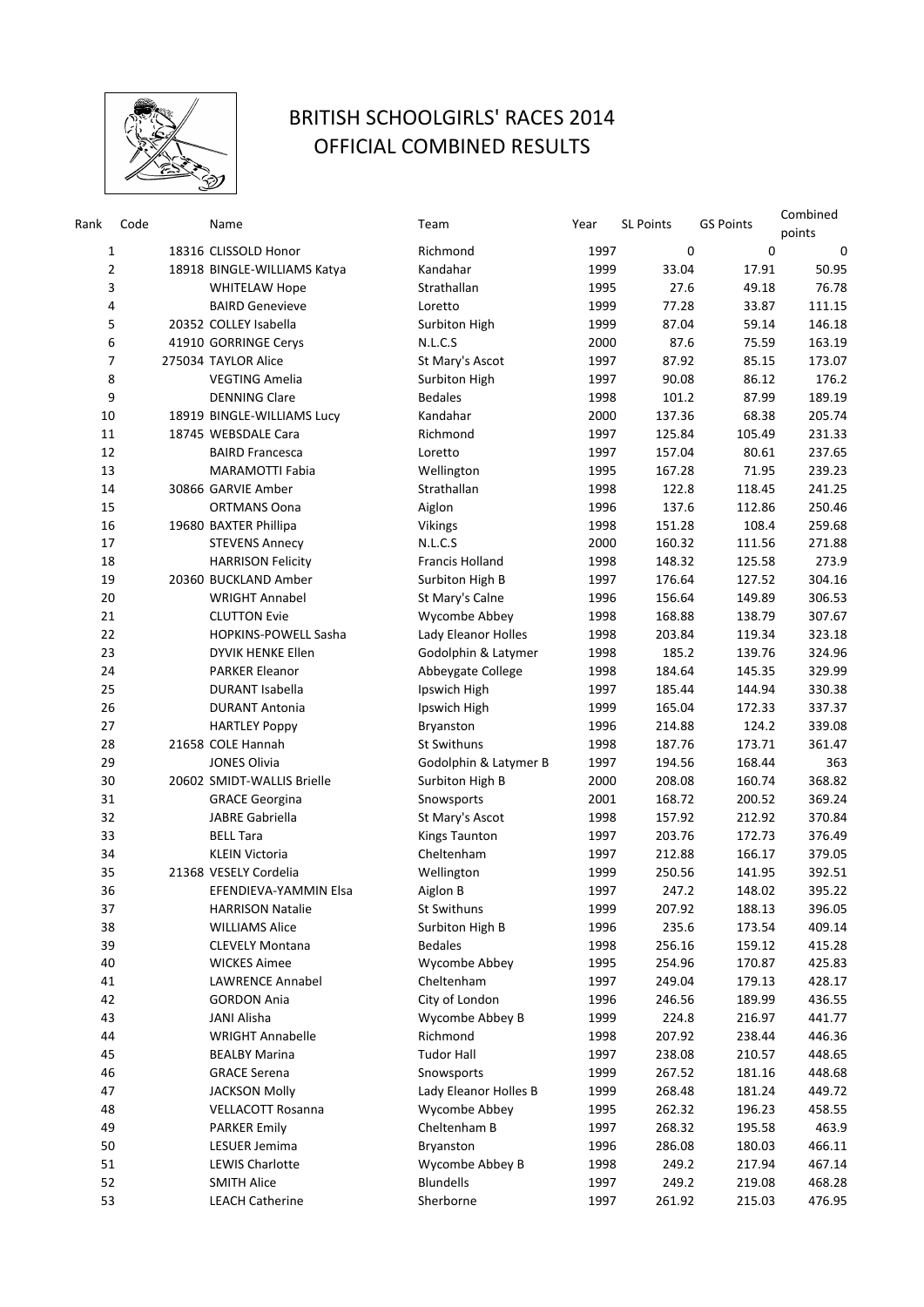| 54  | GOODFELLOW Jemima         | <b>Bedales</b>        | 1999     | 281.84 | 202.71  | 484.55  |
|-----|---------------------------|-----------------------|----------|--------|---------|---------|
| 55  | <b>STUART Alexandra</b>   | Loretto               | 1998     | 287.04 | 200.2   | 487.24  |
| 56  | <b>FULFORD Annabelle</b>  | Wycombe Abbey B       | 1997     | 279.76 | 209.03  | 488.79  |
| 57  | <b>COLE Mia</b>           | Richmond B            | 1999     | 265.68 | 223.29  | 488.97  |
| 58  | <b>MELDRAM Lauren</b>     | Guildford High B      | 1999     | 259.68 | 229.85  | 489.53  |
| 59  | <b>THOMPSON Alice</b>     | Snowsports            | 1998     | 298.24 | 197.69  | 495.93  |
| 60  | <b>LONGDEN Lara</b>       | St Swithuns B         | 1999     | 260.72 | 243.3   | 504.02  |
| 61  | ROYAL Natasha             | Ipswich High          | 1999     | 287.44 | 224.34  | 511.78  |
| 62  | <b>WOODBRIDGE Lily</b>    | Millfield             | 2000     | 258.16 | 262.18  | 520.34  |
| 63  | <b>KERR Clementine</b>    | Sherborne             | 1999     | 291.04 | 229.69  | 520.73  |
| 64  | <b>WALDON Harriet</b>     | St Swithuns B         | 2000     | 296.8  | 229.45  | 526.25  |
| 65  | <b>MORLEY Trix</b>        |                       | 2000     | 334.16 | 200.93  | 535.09  |
|     |                           | St Leonards Mayfield  |          |        |         |         |
| 66  | <b>BROMAGE Iona</b>       | St Mary's Calne       | 1997     | 266.16 | 272.95  | 539.11  |
| 67  | <b>HIGGO Annie</b>        | Guildford High B      | 1998     | 293.84 | 249.7   | 543.54  |
| 68  | UNSWORTH-WHITE Samantha   | <b>Blundells</b>      | 2000     | 263.28 | 281.38  | 544.66  |
| 69  | <b>LEACH Flora</b>        | Sherborne             | 2000     | 290.48 | 258.53  | 549.01  |
| 70  | SALEMO Isobel             | Cheltenham B          | 2000     | 284    | 265.42  | 549.42  |
| 71  | <b>HALESTRAP Storm</b>    | Downe House           | 2001     | 288.24 | 263.23  | 551.47  |
| 72  | <b>HARRISON Emma</b>      | <b>St Swithuns</b>    | 1997     | 281.92 | 271.66  | 553.58  |
| 73  | SEBO Samantha             | Guildford High B      | 1999     | 283.04 | 271.09  | 554.13  |
| 74  | WOOTLIFF Zofia            | South Hampstead High  | 1999     | 402.56 | 154.34  | 556.9   |
| 75  | <b>ASLANGUL Aurelia</b>   | St Mary's Ascot B     | 1999     | 323.36 | 234.23  | 557.59  |
| 76  | <b>CARTER Jessica</b>     | <b>Tudor Hall</b>     | 1999     | 363.44 | 194.77  | 558.21  |
| 77  | <b>PARKER Gabriella</b>   | Abbeygate College     | 2001     | 306.48 | 257.16  | 563.64  |
| 78  | LUARD Isabella            | Kandahar              | 1997     | 261.68 | 307.71  | 569.39  |
| 79  | <b>BASIROV Emma</b>       | Godolphin & Latymer B | 1997     | 298.24 | 279.76  | 578     |
| 80  | <b>COLEGRAVE India</b>    | Godolphin & Latymer B | 2000     | 299.68 | 279.52  | 579.2   |
| 81  | <b>HALESTRAP Holly</b>    | Downe House           | 1999     | 328.96 | 259.1   | 588.06  |
| 82  | KINGHAM Islay             | Downe House B         | 1998     | 339.84 | 262.67  | 602.51  |
| 83  | <b>LEVENE Grace</b>       | <b>Vikings</b>        | 2001     | 338.08 | 285.92  | 624     |
| 84  | <b>HARRISON Annabel</b>   | Cheltenham B          | 2000     | 328    | 299.61  | 627.61  |
| 85  | <b>MASON Charlotte</b>    | Bryanston             | 1996     | 347.44 | 281.22  | 628.66  |
| 86  | <b>JACK Kenzia</b>        | City of London        | 1997     | 320.08 | 324.97  | 645.05  |
| 87  | <b>TWINE Natalie</b>      | Guildford High        | 1996     | 335.68 | 311.36  | 647.04  |
| 88  | 21901 MANNBY Shiobhan     | Vikings               | 2000     | 299.36 | 349.03  | 648.39  |
|     |                           |                       |          |        |         | 658.43  |
| 89  | <b>McLEAN Ellie</b>       | <b>Kings Taunton</b>  | 1996     | 395.36 | 263.07  |         |
| 90  | <b>PLEAVIN Storm</b>      | Millfield             | 2000     | 329.92 | 332.26  | 662.18  |
| 91  | <b>DOBBY Emma</b>         | Downe House B         | 1999     | 355.04 | 328.45  | 683.49  |
| 92  | <b>HARNEY Eleanor</b>     | Lady Eleanor Holles B | 1998     | 352.8  | 332.1   | 684.9   |
| 93  | <b>STEWART Charlotte</b>  | Woldingham            | 1999     | 347.84 | 367.59  | 715.43  |
| 94  | GIDDENS Imogen            | St Mary's Calne B     | 1995     | 410.88 | 338.18  | 749.06  |
| 95  | <b>GUY Florence</b>       | Lady Eleanor Holles B | 1999     | 347.84 | 414.66  | 762.5   |
| 96  | LIGHTFOOT Beth            | <b>Richmond B</b>     | 1997     | 556    | 302.3   | 858.3   |
| 97  | <b>GALBRAITH Rose</b>     | Downe House B         | 1999     | 429.2  | 436.29  | 865.49  |
| 98  | KEIJER-PALAU Josefina     | Woldingham            | 1999     | 461.28 | 413.28  | 874.56  |
| 99  | <b>HENDERSON Cordelia</b> | St Mary's Ascot B     | 2001     | 478.16 | 422.44  | 900.6   |
| 100 | <b>BROSTIG Linda</b>      | Kings Taunton         | 1996     | 398.48 | 542.1   | 940.58  |
| 101 | <b>CARRICK Romilly</b>    | Mount House           | 2001     | 405.6  | 542.02  | 947.62  |
| 102 | <b>JACKMAN Helen</b>      | Mount House           | 2001     | 532.48 | 607.48  | 1139.96 |
| 103 | <b>BUSHELL Isobel</b>     | Richmond B            | 2001     | 543.6  | 613.24  | 1156.84 |
| 104 | LOPEZ Olivia              | Mount House           | 2001     | 899.92 | 1306.04 | 2205.96 |
| 105 | 18382 MEAD Darcie         | Surbiton High         | 1996 DSQ |        | 0       |         |
| 106 | <b>TEAL Chloe</b>         | Aiglon                | 1996 DSQ |        | 71.7    |         |
| 107 | <b>GAY Elizabeth</b>      | Godolphin & Latymer   | 1999 DSQ |        | 96.09   |         |
| 108 | <b>HARRISON Emily</b>     | Francis Holland       | 1995 DSQ |        | 109.13  |         |
| 109 | 21047 HUTCHINSON Elyse    | Millfield             | 1999 DNS |        | 116.26  |         |
| 110 | 41992 FLUCK Catrin        | Guildford High        | 1998 DSQ |        | 118.21  |         |
| 111 | <b>LOHR Fiona</b>         | Aiglon                | 1996 DNS |        | 122.74  |         |
| 112 | <b>FARGEON Clara</b>      | Aiglon B              | 1999 DSQ |        | 129.96  |         |
| 113 | <b>KLEE Natalie</b>       | Glenalmond            | 1999 DNF |        | 149.32  |         |
| 114 | <b>GILDER Georgie</b>     | Cheltenham            | 1997 DSQ |        | 175.33  |         |
|     |                           |                       |          |        |         |         |
| 115 | <b>MANN Isabelle</b>      | Lady Eleanor Holles   | 1999 DSQ |        | 176.54  |         |